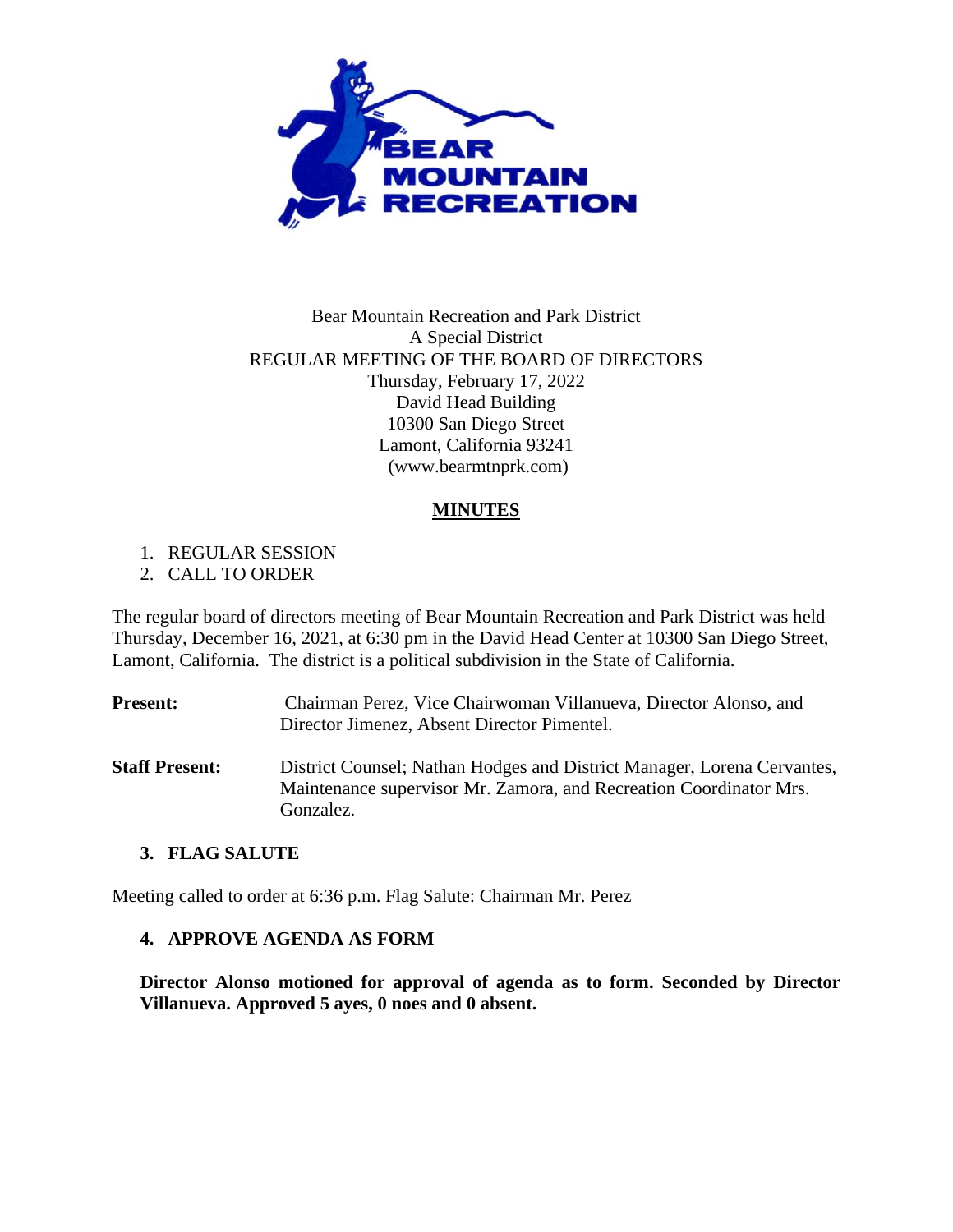#### **5. PRESENTATIONS-**

**5.1** Yessenia Aguilar Field Representative Rudy Salas Office/United Way- Use of David Head Building on February 12, 2022, at no charge. Community event tax preparation.

- **6. PUBLIC COMMENTS a. None**
- **7. ORAL COMMUNICATIONS a. None**
- **8. WRITTEN COMMUNICATIONS a.** 100 million Covid-19

## **9. CONSENT AGENDA**

Items are considered routine, non-controversial and generally approved in a single motion. A board member may request to have an item removed from the consent calendar for discussion of to be deferred. (May include Minutes, Financials, Resolutions, and Policy & Procedure matters).

- **9.1** Minutes
- **9.2** Pre-signed Vouchers
- **9.3** List of Bills

**Director Alonso motioned for approval of consent agenda. Seconded by Director Jimenez. Approved 5 ayes, 0 noes and 0 absent.**

#### **10. DEPARTMENTS REPORTS:**

#### **General Manager Report:**

- **10.1 Maintenance -Mr. Zamora-** we have been keeping up with our regular duties and PG&E replace our lights at Arvin Pool they saved us a lot of money putting those up
- **10.2 Recreation- Mrs. Gonzalez-** I want to start by thanking Mr. Zamora and Mr. Villalpando for helping me put the Christmas float together, because of the weather we had a little accident on the float, and I will be working on the soccer donations for equipment and supplies and in February I'm waiting to see we are having are commissioners meeting in San Francisco for Jr. Giants and I'm going to be working on that as well **Mr. Perez-** we should look into getting our kids sponsored **Mr. Hodges-** I have talks to your recreation coordinator on this something I suggested that were each family pays for their own kid and each team is established to get a sponsor from the community either a parent or a team Mrs. Gonzalez- I'm going to be honest with that my concern is that I don't know if I feel comfortable having a parent come out and represent us and then something happening and the money doesn't show up, if we can find a way that we know that is safe that money is coming back to us that is something that I'm concern about.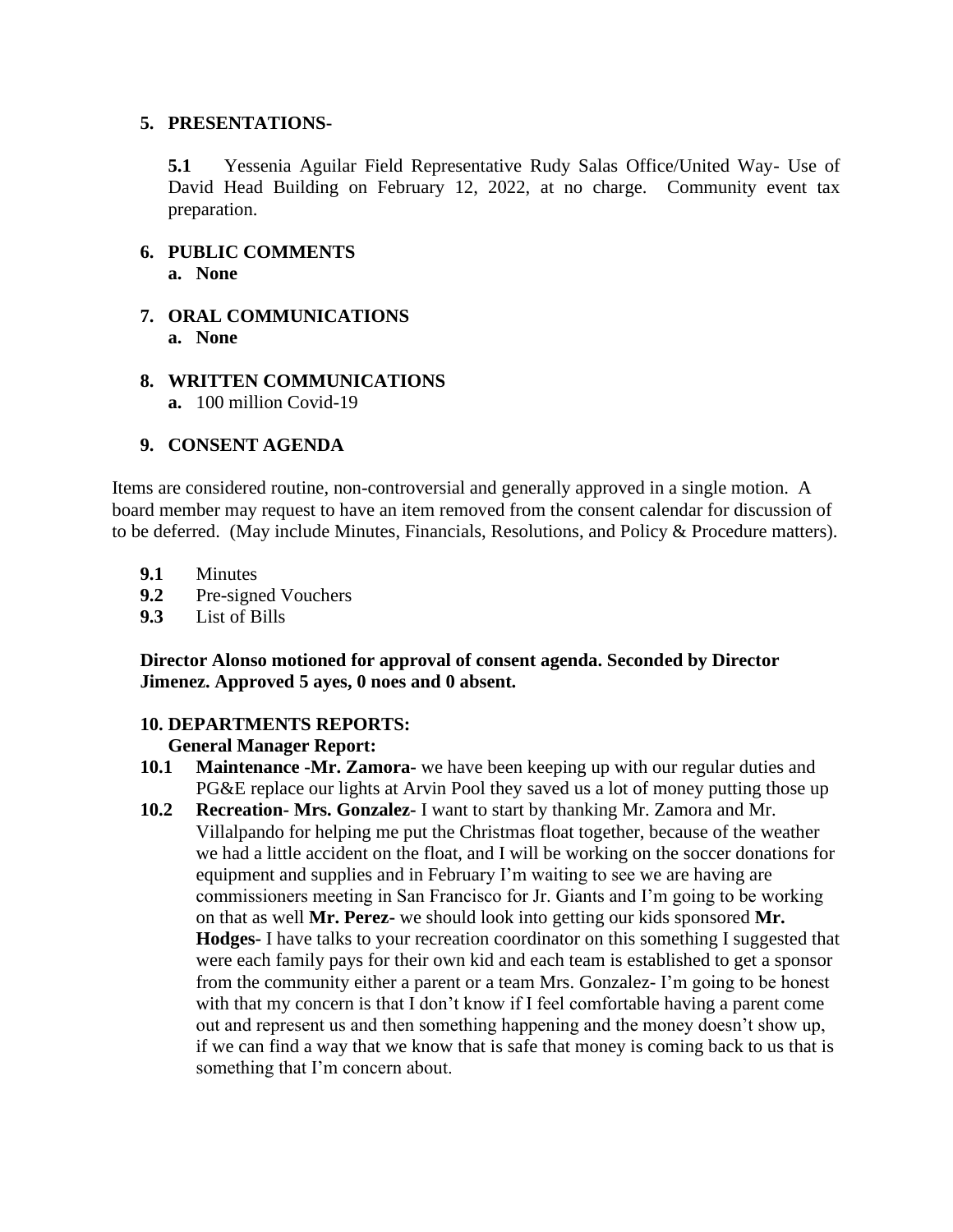**10.3 District Manager- Mrs. Cervantes-** on the Per Capita Grant the state already approved and the next prosses is the bids we are working on that to send the bids to the board in January for approval and we can move forward after the board approves the bids, we also got approved for the other small grant we applied for and I have had a couple of meetings we been working with NOR and the Special Districts in Kern County regarding the impact fees that's a letter that the board approved a while back we are still working on that and Laura with the Environmental Health Permit **Mr. Hodges-** I could tell you that the approval of this would be huge for the district right now you are not able to collect any impacts fee which means whenever any new houses are built you do not any fees to that house **Mr. Perez-** any updates on our website, I've seen more post on our website pictures of the Christmas caravan **Mrs. Cervantes-** Mrs. Gonzalez our Recreation Coordinator has been helping us she has been updating projects that we been having

## **11. CALENDAR OF EVENTS:**

- **11.1 Committee Meetings- none**
- **11.2 Events-Schedule for David Head Center- update**
- **11.3 Events-Senior Center- update**

#### **12. DISTRICT BOARD MATTERS:**

- **12.1 Discussion:** 2022 Board Organization Chart
- **12.2 Discussion:** 2022 Board Committees
- **12.3 Discussion:** 2022 Holiday Schedule **Potential Action:** Approve the 2022 Holiday Schedule

#### **Director Alonso motioned for approve 2022 Holiday Schedule. Seconded by Director Jimenez. Approved 5 ayes, 0 noes and 0 absent.**

**12.4 Discussion:** Rudy Salas Office/United Way- The use of David Head Building on February 12, 2022, at no charge. Community Even Tax preparation. **Potential Action:** Approve the use of David Head Building by Rudy Salas Office/United Way- at no charge on February 12, 2022

**Director Jimenez motioned for approve a partnership with United Way and Rudy Salas to provide tax services on February 12, 2022, with the portion of the partnership donated by the district can be used for the District facilities a contract will be prepared and upon signing the contract a partnership will be form, Seconded by Director Pimentel. Approved 5 ayes, 0 noes and 0 absent.**

**12.5 Discussion:** Rental Rates Table Policy No. 2 **Potential Action:** Approve new rental rates for 2022.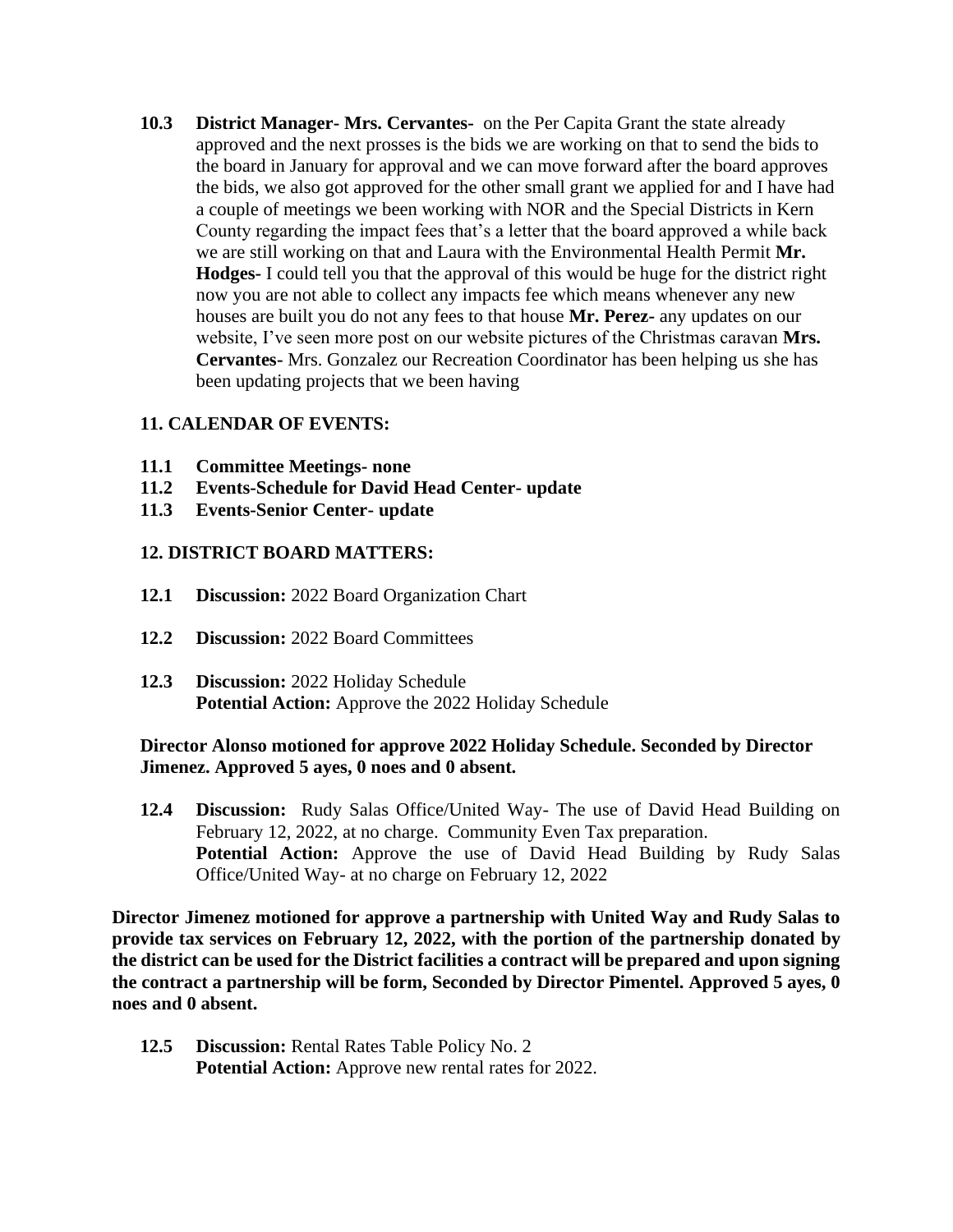**Director Jimenez motioned for approve new rental rates for 2022. Seconded by Director Alonso. Approved 5 ayes, 0 noes and 0 absent.**

#### **13. FINANCIAL REPORTS:**

- **13.1** Review of District's Financial Accounts- Action
- **13.2** QuickBooks Reports- Aged payable, balance sheet, profit, and loss

## **Director Jimenez motioned for approval of Financial Reports items 13.1 and 13.2. Seconded by Director Alonso. Approved 5 ayes, 0 noes and 0 absent.**

#### **14. DISTRICT CLOSED SESSION:**

- **14.1** Public Employee Performance Evaluation (54957) Title: General Manager
- **14.2** Threat to the Public Service or Facilities (Government Code 54957): Consultation With District Attorney

#### **Director Villanueva motioned to approve going into closed session at 8:40 p.m. Seconded by Director Jimenez. Approved 5 ayes, 0 noes and 0 absent.**

**Mr. Perez-** the time is 9:16 p.m. we are out of close session **Mr. Hodges-** during closed session the Counsel discussed both items on the closed session agenda number one Public Employee Performance Evaluation (54957), General Manager no further action was taken and item number two, Threat to the Public Service or Facilities (Government Code 54957) no recordable action was taken.

#### **15. DIRECTORS TIME:**

**Fernando Alonso-** I want to thank everyone one today is our anniversary today it's been one year that we came on to the board and I feel that it's been a good year and that we've made progress and that we have come together as a board to continue working hard our staff is working hard and I just want to say Happy Holidays and want to thank everyone that came out today.

**Fernando Pimentel-** thank you guys for coming and Happy Holidays

Yovani **Jimenez**- I want to reflect in this past year has been a proactive year we have accomplish many things is a pleasure to serve in this board and thankful for the staff that we have and Happy Holidays.

**Petra Villanueva-** good night and Happy Holidays and that this coming year is more productive for everyone.

**Jesus Perez-** I would like to thank each and everyone of our Directors Mr. Alonso, Mr. Pimentel, Mr. Jimenez and Mrs. Villanueva and there's a lot of good things coming too Lamont, money from prop 68 there's a lot of great things happening, and I want to thank our vice chairman for keeping us in line and her leadership, I also want to thank our staff and Mr. Hodges for his many donations to the district and for bringing input to us and keeping us legally safe, Happy Holidays too everyone the District is in very good hands with all of us on the board and our board for taking the initiative for going to the training is going to make a difference.